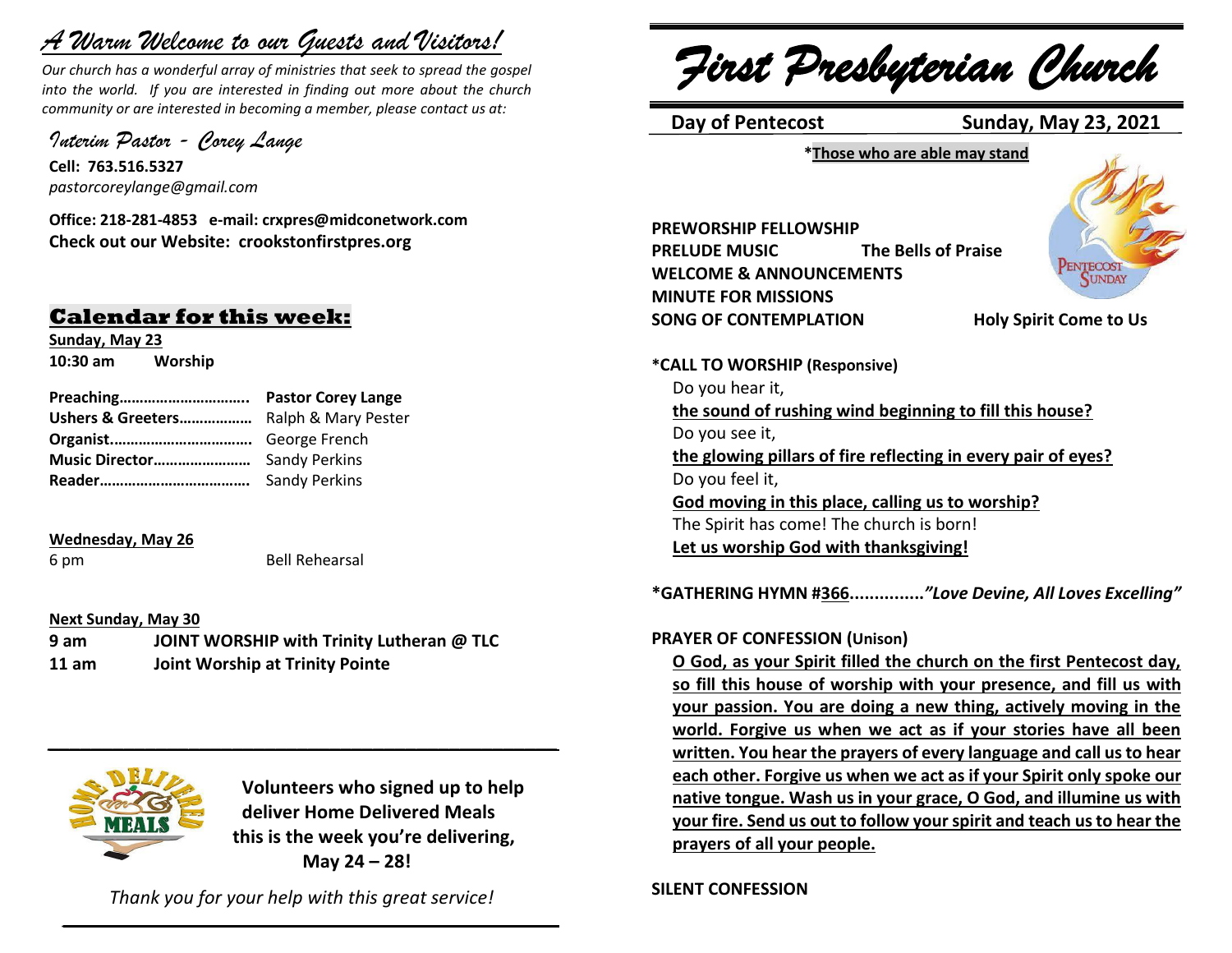# **DECLARATION OF FORGIVENESS (Responsive)**

Hear the good news of God's promise; I will pour out my Spirit on all flesh. Everyone who calls on the name of the Lord will be saved. In the name of Jesus Christ, we are forgiven. **Thanks be to God.**

The peace of Christ be with you! **And also, with you!** (Please share signs of peace with each other at a distance!)

**\*RESPONSE HYMN #288** *............................"Spirit of the Living God"*

# **PRAYER FOR ILLUMINATION (Responsive)**

God of power and grace, fill us with your wisdom of your Word and the understanding of your Spirit so that we may be your church: a people with dreams and visions at work in all the world; through Jesus Christ our Lord **Amen.**

# **SCRIPTURE**

| Leader: The Word of the Lord. People: Thanks be to God! |  |
|---------------------------------------------------------|--|
|                                                         |  |

| Leader: The word of the Lord. People: Praise to You, O Christ |
|---------------------------------------------------------------|

**SERMON** Pastor Corey Lange

# **SILENCE FOR REFLECTION**

**\*HYMN OF THE DAY #291***.................................................."Spirit"*

# **PRAYERS OF THE PEOPLE**

L: Lord in your Mercy. *C: Hear our prayer*

**THE LORD'S PRAYER** *(forgive us our "sins")* 

# **\*BLESSING AND CHARGE (Responsive)**

Now go forth in Jesus' name, remembering his new commandment to love one another, just as he has loved us. **Amen.**

**\*CLOSING HYMN #300................................."***We Are One in the Spirit"*

# **\*DISMISSAL (Responsive)**

Go in peace to love and serve the Lord. **Thanks be to God. Amen.**

*\_\_\_\_\_\_\_\_\_\_\_\_\_\_\_\_\_\_\_\_\_\_\_\_\_\_\_\_\_\_\_\_\_\_\_\_\_\_\_\_\_\_\_\_*

# **\*POSTLUDE**



| Join us for a new book study |                           |  |
|------------------------------|---------------------------|--|
| When:                        | Thursdays at 1 p.m.       |  |
| <b>Dates:</b>                | <b>Starting June 3rd</b>  |  |
| Where:                       | FPC - fireside room       |  |
| Leader:                      | <b>Pastor Corey Lange</b> |  |
|                              |                           |  |

# *Let us know if you'd like to join us!*

Praise is the only path to God--at least this is what many of us have been taught. But the notion that we have to be positive all the time, putting on a happy face through anger, frustration, and pain, hinders our ability not only to heal ourselves and society, but to have an authentic relationship with the Divine.

We long to connect with God over the very real sorrow in our lives and in the world around us, but so many of us were never shown how. This lack of knowing how to lament--an ancient practice of expressing anger and pain to God--damages us personally and spiritually.

Pastor Abby Norman is here to tell us that we can talk to God like that. In her fresh, tell-it-like-it-is voice, she unpacks the power of lament, providing us with the tools and the grace-filled permission to heal the problems we have been ignoring for too long. She shows us how to express our laments to God and to each other when things are definitely not okay. And through this process we will discover a richer connection with God--who has wanted nothing more than our whole selves from the start.

# *Please continue to be in prayer for:*

Mary Pester **Bladen Melsa** Lori Folkers **Wally Hoselton** Doris Davis **Brent Blake** Kayse & Jordan's newborn JoAnn Westburg Victor & Katya Obisakin Brett Schultz

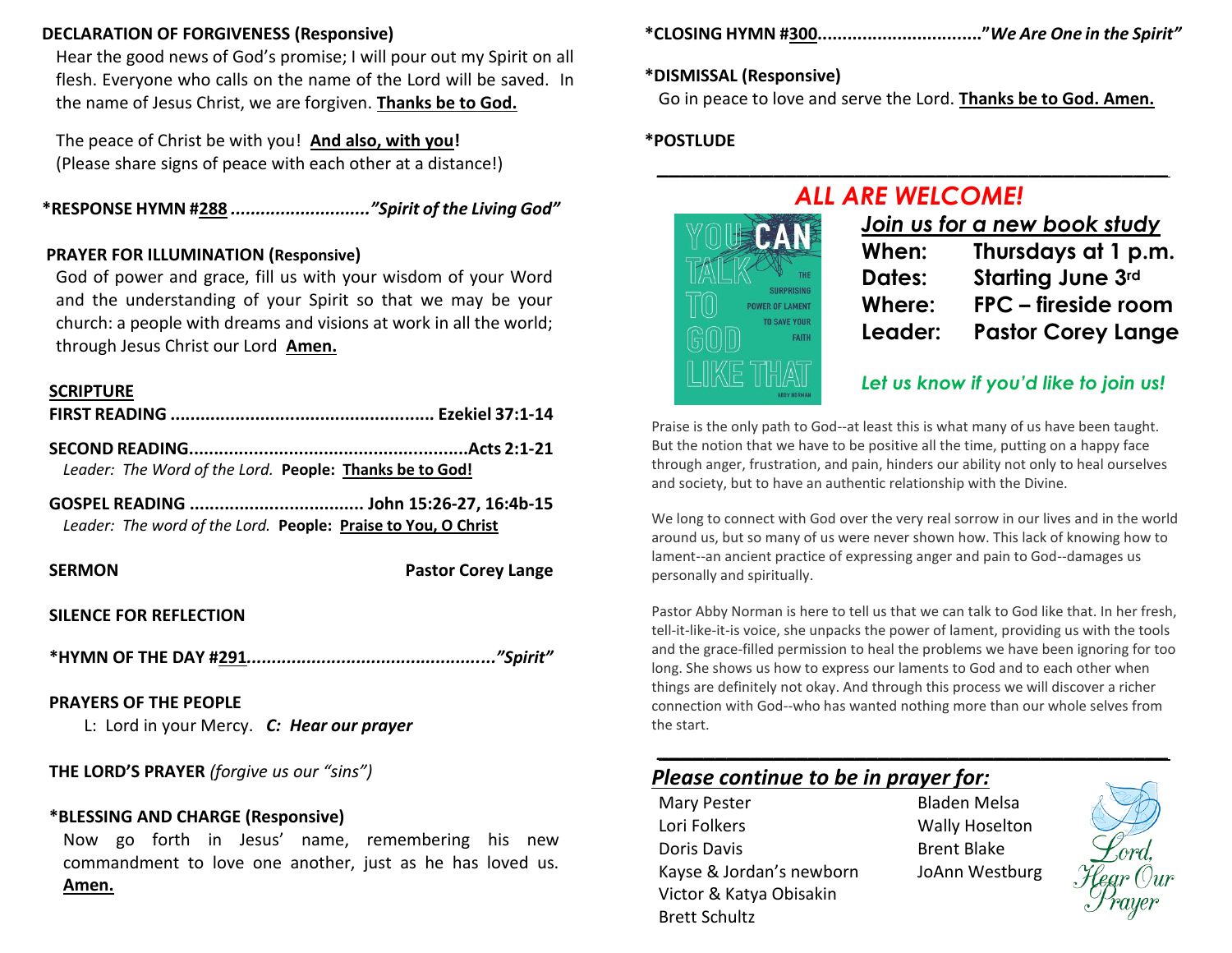# **HOLY SPIRIT, COME TO US**

Holy Spirit, come to us; kindle in us the fire of your love. Holy Spirit, come to us. Holy Spirit, come to us.

# **LOVE DIVINE, ALL LOVES EXCELLING**

Love divine, all loves excelling,

Joy of heaven, to earth come down,

Fix in us thy humble dwelling; all the faithful mercies crown. Jesus, thou art all compassion; pure, unbounded love thou art; Visit us with thy salvation; enter every trembling heart.

Breathe, O breathe thy loving Spirit into every troubled breast; Let us all in thee inherit; let us find the promised rest. Take away the love of sinning; Alpha and Omega be; End of faith, as its beginning, set our hearts at liberty.

Come, Almighty, to deliver, let us all thy life receive; Suddenly return, and never, never more thy temples leave. Thee we would be always blessing, serve thee as thy hosts above, pray, and praise thee without ceasing, glory in thy perfect love.

Finish then thy new creation; pure and spotless let us be; Let us see thy great salvation perfectly restored in thee: Changed from glory into glory, till in heaven we take our place, Till we cast our crowns before thee, lost in wonder, love, and praise.

# **HOLY SPIRIT, COME TO US**

Holy Spirit, come to us; kindle in us the fire of your love. Holy Spirit, come to us. Holy Spirit, come to us.

# **LOVE DIVINE, ALL LOVES EXCELLING**

Love divine, all loves excelling, Joy of heaven, to earth come down, Fix in us thy humble dwelling; all the faithful mercies crown. Jesus, thou art all compassion; pure, unbounded love thou art; Visit us with thy salvation; enter every trembling heart.

Breathe, O breathe thy loving Spirit into every troubled breast; Let us all in thee inherit; let us find the promised rest. Take away the love of sinning; Alpha and Omega be; End of faith, as its beginning, set our hearts at liberty.

Come, Almighty, to deliver, let us all thy life receive; Suddenly return, and never, never more thy temples leave. Thee we would be always blessing, serve thee as thy hosts above, pray, and praise thee without ceasing, glory in thy perfect love.

Finish then thy new creation; pure and spotless let us be; Let us see thy great salvation perfectly restored in thee: Changed from glory into glory, till in heaven we take our place, Till we cast our crowns before thee, lost in wonder, love, and praise.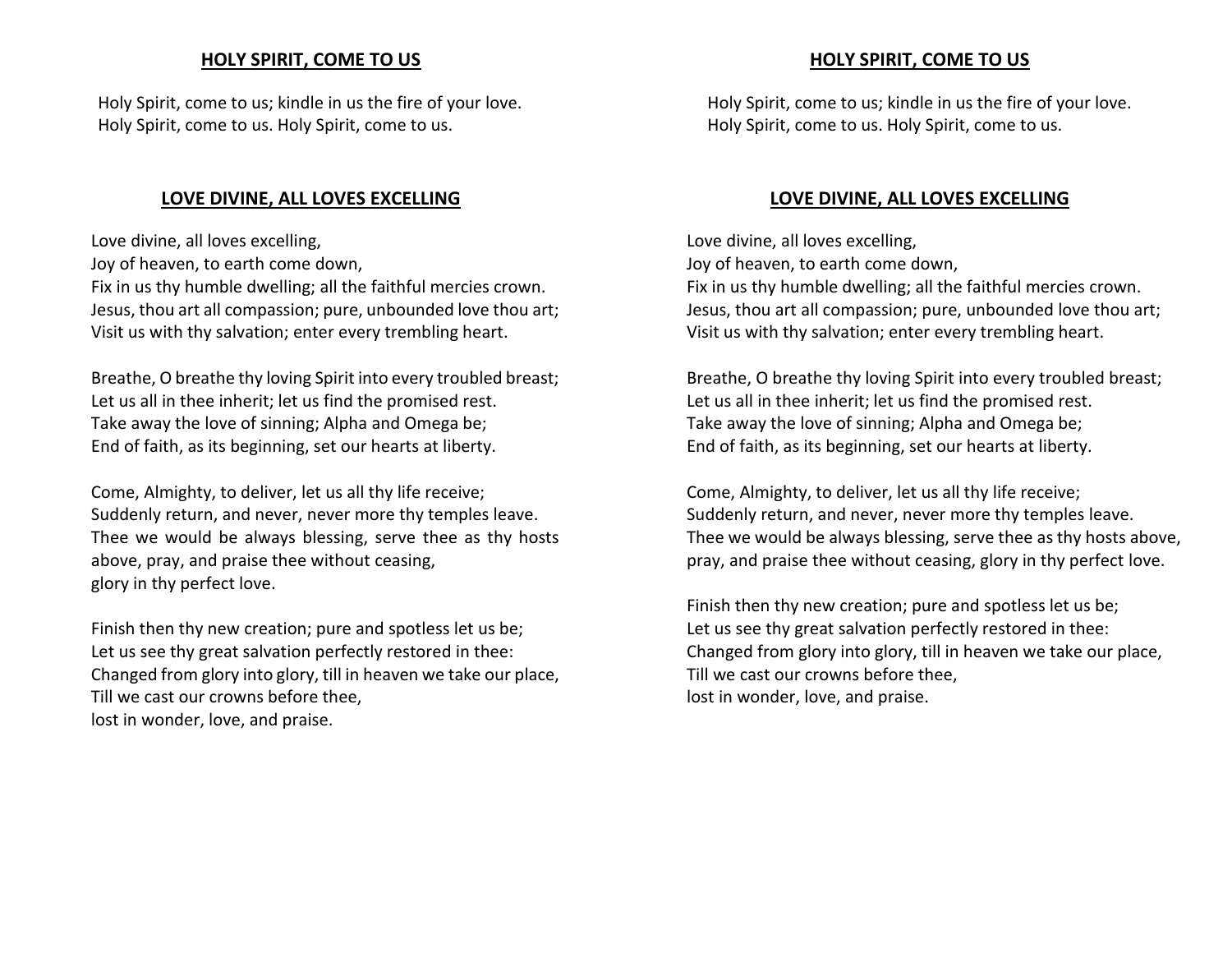# **SPIRIT OF THE LIVING GOD**

Spirit of the living God, fall afresh on me. Spirit of the living God, fall afresh on me. Melt me; mold me; fill me; use me. Spirit of the living God, fall afresh on me.

# **SPIRIT**

#### **refrain**

Spirit, spirit of gentleness, blow through the wilderness, calling and free. Spirit, spirit of restlessness, stir me from placidness, Wind, wind on the sea.

You moved on the waters; you called to the deep; Then you coaxed up the mountains from the valleys of sleep; And over the eons you called to each thing, "Awake from your slumbers and rise on your wings."

#### **refrain**

You swept through the desert; you stung with the sand; And you goaded your people with a law and a land. When they were confounded with idols and lies, Then you spoke through your prophets to open their eyes.

#### **refrain**

You sang in a stable; you cried from a hill; Then you whispered in silence when the whole world was still. And down in the city, you called once again when you blew through your people on the rush of the wind.

# **refrain**

You call from tomorrow; you break ancient schemes; From the bondage of sorrow the captives dream dreams. Our women see visions; our men clear their eyes. With bold new decisions your people arise.

# **SPIRIT OF THE LIVING GOD**

Spirit of the living God, fall afresh on me. Spirit of the living God, fall afresh on me. Melt me; mold me; fill me; use me. Spirit of the living God, fall afresh on me.

# **SPIRIT**

# **refrain**

Spirit, spirit of gentleness, blow through the wilderness, calling and free. Spirit, spirit of restlessness, stir me from placidness, Wind, wind on the sea.

You moved on the waters; you called to the deep; Then you coaxed up the mountains from the valleys of sleep; And over the eons you called to each thing, "Awake from your slumbers and rise on your wings."

#### **refrain**

You swept through the desert; you stung with the sand; And you goaded your people with a law and a land. When they were confounded with idols and lies, Then you spoke through your prophets to open their eyes.

#### **refrain**

You sang in a stable; you cried from a hill; Then you whispered in silence when the whole world was still. And down in the city, you called once again when you blew through your people on the rush of the wind.

# **refrain**

You call from tomorrow; you break ancient schemes; From the bondage of sorrow the captives dream dreams. Our women see visions; our men clear their eyes. With bold new decisions your people arise.